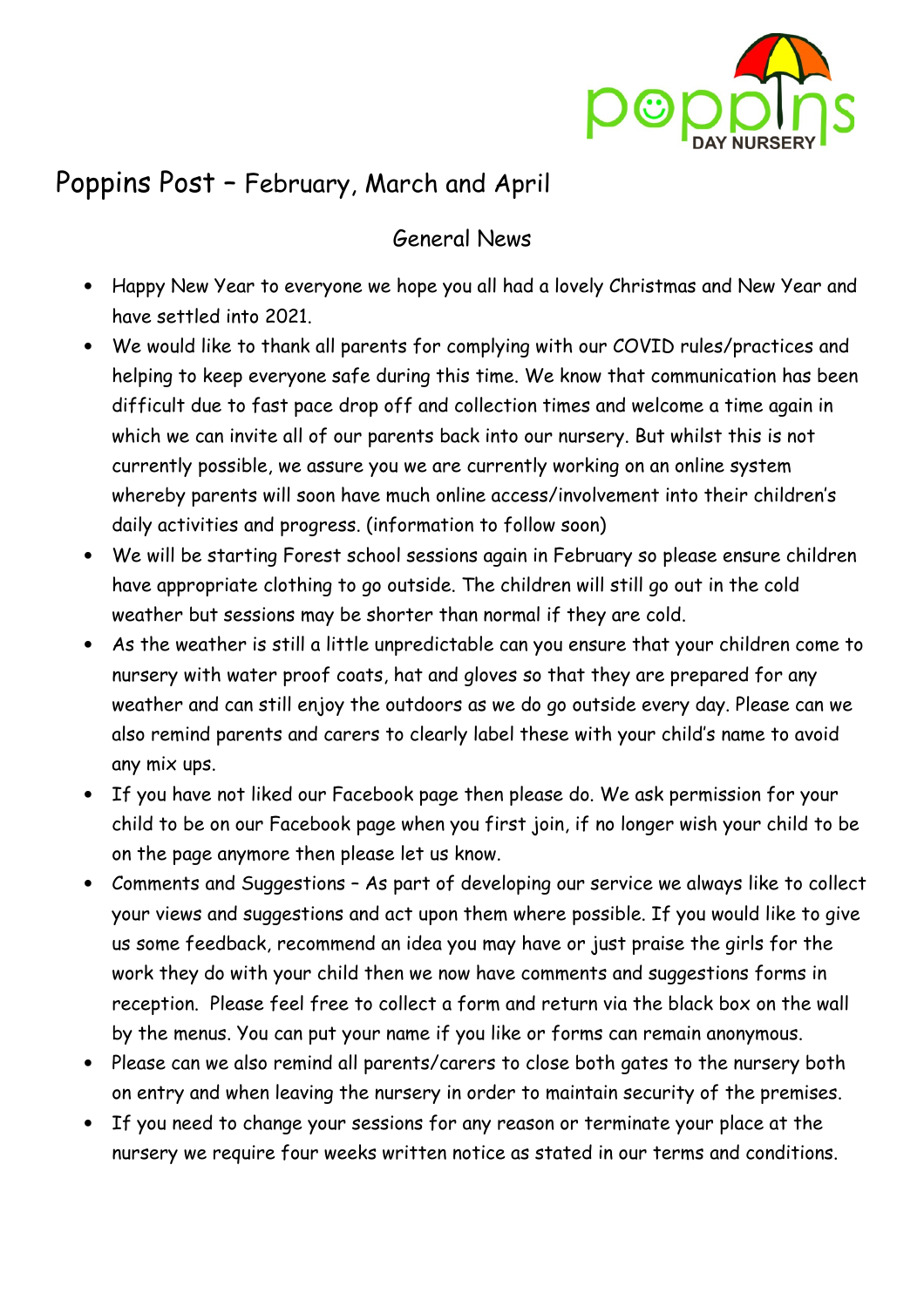# **Dates For Your diary**

# **February**

- $12<sup>th</sup>$  Chinese New Year the children will be taking part in a range of activities all week to celebrate and learn about Chinese traditions
- 16<sup>th</sup> Pancake Day mmmm pancakes for pudding today
- 14<sup>th</sup> Red Day for Valentines wear red and join in lots of red themed activities such as jelly play and card making
- $\bullet$  15<sup>th</sup>- half term no funding this week.

### **March**

- $\bullet$  1st St David's Day
- $14^{th}$  Mothers Day
- $17<sup>th</sup>$  St Patricks Day

# **April**

- $\bullet$  4<sup>th</sup> Easter
- 5<sup>th</sup>- Bank holiday (nursery closed)
- 5<sup>th</sup>-16th Easter holidays- no funding these weeks
- 23rd St Georges Day wear white and red.
- Parents Evening (Government guidance permitting) more information to follow.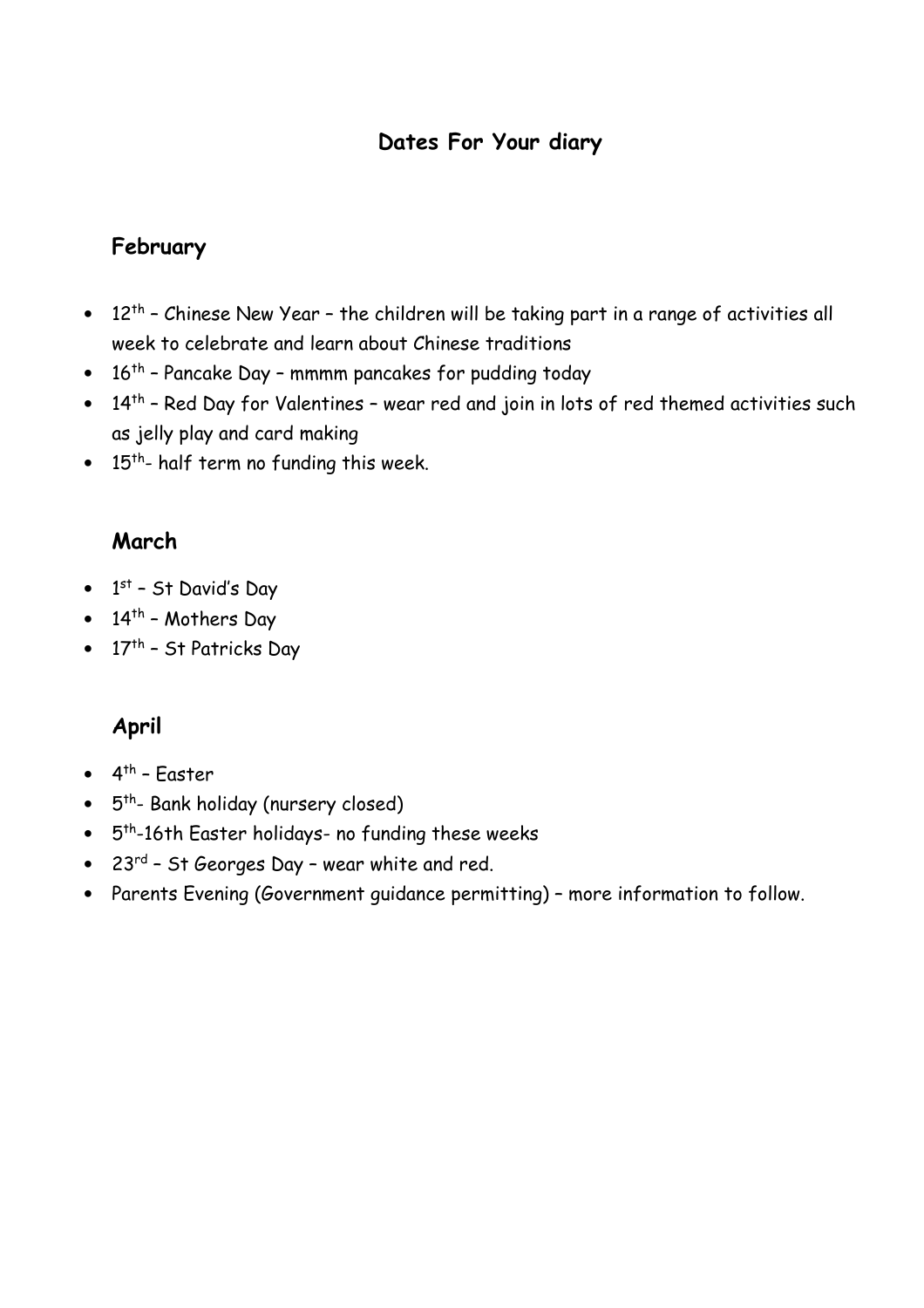#### **Room News**



#### **Caterpillar Room**

Throughout February the babies are learning simple makaton signs to support their communication. They will be learning different animals and signs for drink and milk. If you would like some more information to continue the signs at home then please let Fran know.

They will be taking part in some Chinese themed activities. Playing with noodles and stir fry and tasting some Chinese foods in honour of the Chinese New Year.

For Valentine's Day we will be dressing in red and making cards and a few surprises for our loved ones!

March and April include St David's Day, St Patrick's day and St George's day so we will be getting creative to celebrate making daffodils, Clovers and flags.

As we have now had lots of new young starters, we will be looking closely at enhancing our treasure baskets to allow our babies to explore their senses through natural materials and opportunities.

Unfortunately, it is looking unlikely at this time that we will be able to invite parents in for Mother's Day events; however, this will not stop us engaging in lots of lovely activities and making special presents for our wonderful mummies and nannies.

March sees the start of spring, continuing looking at animal makaton signs and sounds the animals make and continuing the theme through other activities. We will use this learning to create a new Spring display.

Wishing a big happy birthday to Freddie, Megan, Cyrus, Luke and Oliver who all turn 2 this term and will then go onto our toddler room! We will miss you!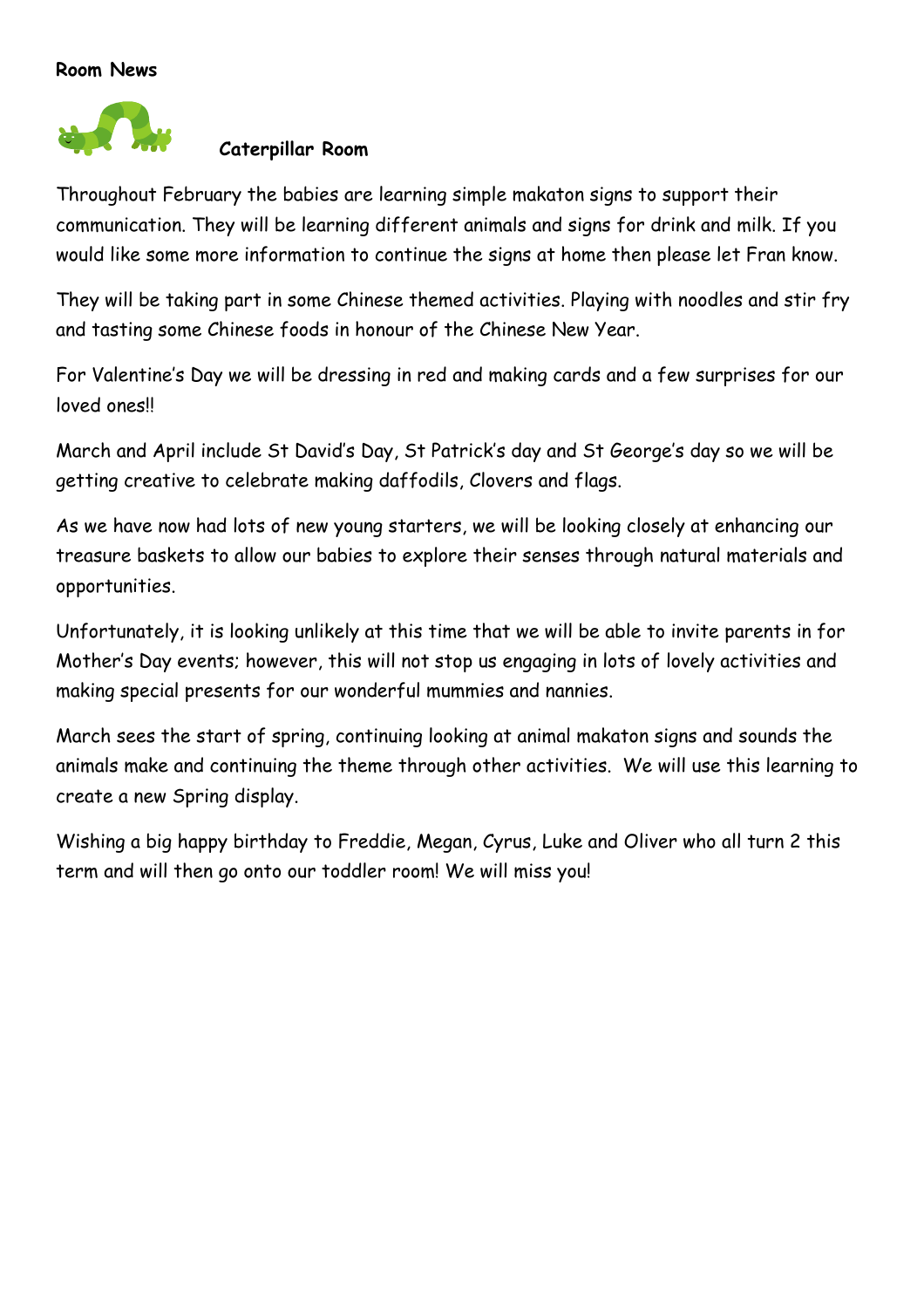

#### **Butterfly Room**

Forest school sessions will be starting again on Tuesday mornings. We ask that all children attending then have warm and suitable clothing as we will still go out even if it is cold. The children will begin a new programme of exploring the environment, learning fire circle safety and developing a new range of skills using the tools. The children enjoy this and thrive on being able to freely explore, learn new skills and take risks.

Alongside these things we will be taking part in all the fun activities for Chinese New Year – tasting foods and playing with noodles! We will be turning our role play corner into a Chinese restaurant! Valentine's Day and Mother's Day – making cards and treats for our loved ones and learning about what St David's day, St George's day and St Patrick's day are and why we acknowledge them.

Unfortunately, it is looking unlikely at this time that we will be able to invite parents in for Mother's Day events; however, this will not stop us engaging in lots of lovely activities and making special presents for our wonderful mummies and nannies.

We will be looking closely this term at stories and by doing this we have now introduced 'story of the month' where the children will explore a story and many themed activities based around this story.

As per our action plan for our room we will look at developing our knowledge of shapes and we will do this is a fun and exciting way such as shape hunts in the garden.

We would like to wish a very big happy birthday to Robyn, Cole, Zac and Archer who all turn 3 this term and will be going onto the preschool.